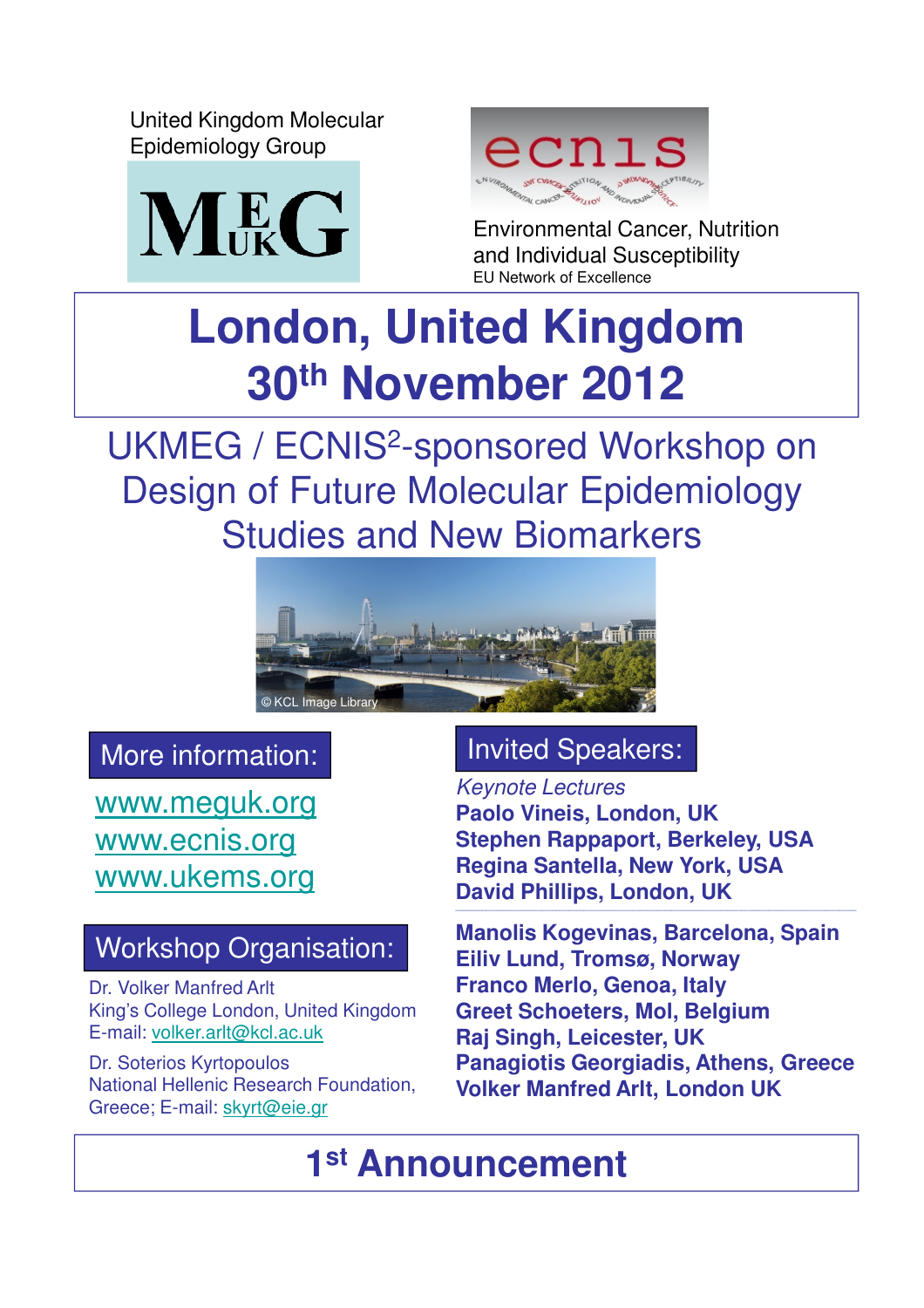| <b>Workshop Registration:</b> |
|-------------------------------|

 $*$  Members  $\epsilon$  60.-

#### (\*Current membership of UKEMS or ECNIS)

#### Non-Members **E** 80.-

#### \*\* Full-time students **E** 20.-

(\*\*Full-time students must send a letter of confirmation of their status from their supervisor with the registration form)

## **Registration will be open soon**

#### Hotel Accommodation:

Special arrangements have been made for all workshop participants to stay at the conference venue in the "Union Jack Club" (www.ujclub.co.uk) at the "Temporary Honorary Members Tariff" starting at £ 52. per night for a single room (see leaflet attached).



Reservations can be made at abo@ujclub.co.uk or 0044-(0)20-7902-6000.

Note: All participants are responsible for their own booking arrangements.

#### Conference Venue Map:



Waterloo Conference Centre & Union Jack Club

Sandell Street/Waterloo

London SE1 8UJ